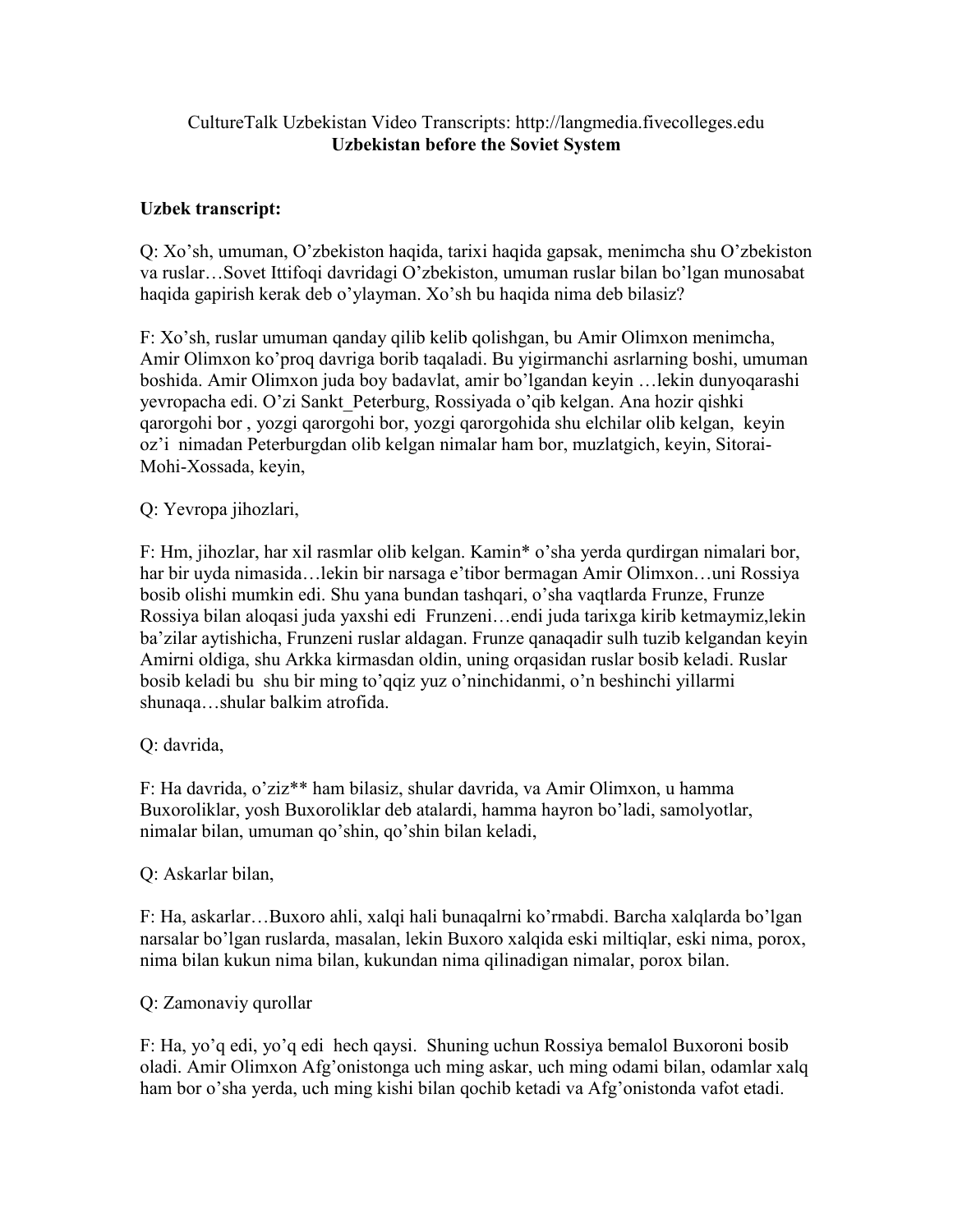Menimcha, ha, Afg'onistonda vafot etadi…uning o'g'illari, nevaralari aytishlaricha har dunyoning har burchagida, bittasi Angliyada, nevarasi bittasi Germaniyada, nima bir nevarasi…endi yaqinda keyin yana bir Germaniyada Alimov degan bir, aytishadiki u ham, u ham bir

Q: Amir Olimxonga borib taqaladi.

F : Ha, taqaladi, uni nevarasi, lekin u albatta hech narsani bilmaydi, nima qilmaydi, chunki yosh bo'lgan, eslolmaydi, yosh bo'lgan albatta. Lekin u bilan hozircha aloqalar bor, bor. Shu ruslar bosib olganada keyin, endi hamma joy ruslashib ketdi, hamma joy, hamma yoq. Lekin tartib, intizom, keyin…

Q: madaniyat

F: Madaniyat olib kelindi. Albatta,

Q: Ha, Ruslar tomonidan?

F: Ruslar tomonidan, ha, shuning uchun men o'ylayman barcha nimalar, endi madaniyat, madaniyat nima uchun bizlarda har bitta narsaga e'tibor berishadi. Har bitta narsaga, masalan, odamning qanday yurish-turishiga, qanday kirib kelishiga, qanday gapirishiga, salomlashihsiga, qanday ovqat yeyishiga, hammasiga e'tibor berishadi. Bu ruslardan qolgan deb o'ylayman.

Q: O'zbeklarda madaniyat bo'lmagan deb o'ylaysizmi?

F: Bor edi, bor edi, o'zbeklarda madaniyat bor edi, lekin yangi bu kabi narsalar ruslar tomonidan olib kelindi. Shu aytganizday, o'zbeklar madaniyati juda kuchli edi. U vaqtlarda hatto boshqa nimalarda, ko'pgina mamlakatda yo'q edi munaqa nima narsa, madaniyat degan narsa yo'q edi.

Q: Sharqona madaniyat.

F: Ha, shaqrona madaniyat, shuning uchun, lekin ruslar albatta ko'p narsani olib kelishdi bizlarga, endi bilmayman, endi bosqinchilikning asosiy sababi oltin bo'lsa kerak. Aytishlaricha Amir Olimxonning yeti tog'i bo'lgan oltindan, uchtasi tolpilgan, to'rtasi hali topilmagan, haligacha. O'sha uchun Germaniyadagi nevarasi bilanmi, o'g'li bilanmi, endi nevarasi bilan…yo chevarasimi, aloqalar juda ko'p, juda kuchli, shundan borib so'radilarki, balkim sen bilarsan. U aytdiki bunaqa narsalarni umuman bilmayman. Shu kabi narsalar.

### English translation:

K: Well, in general, if we speak about Uzbekistan, its history, in my opinion, Uzbekistan and Russians…Uzbekistan during the Soviet Union, I think we have to talk about the relationship with Russians. Well, what can you say about this?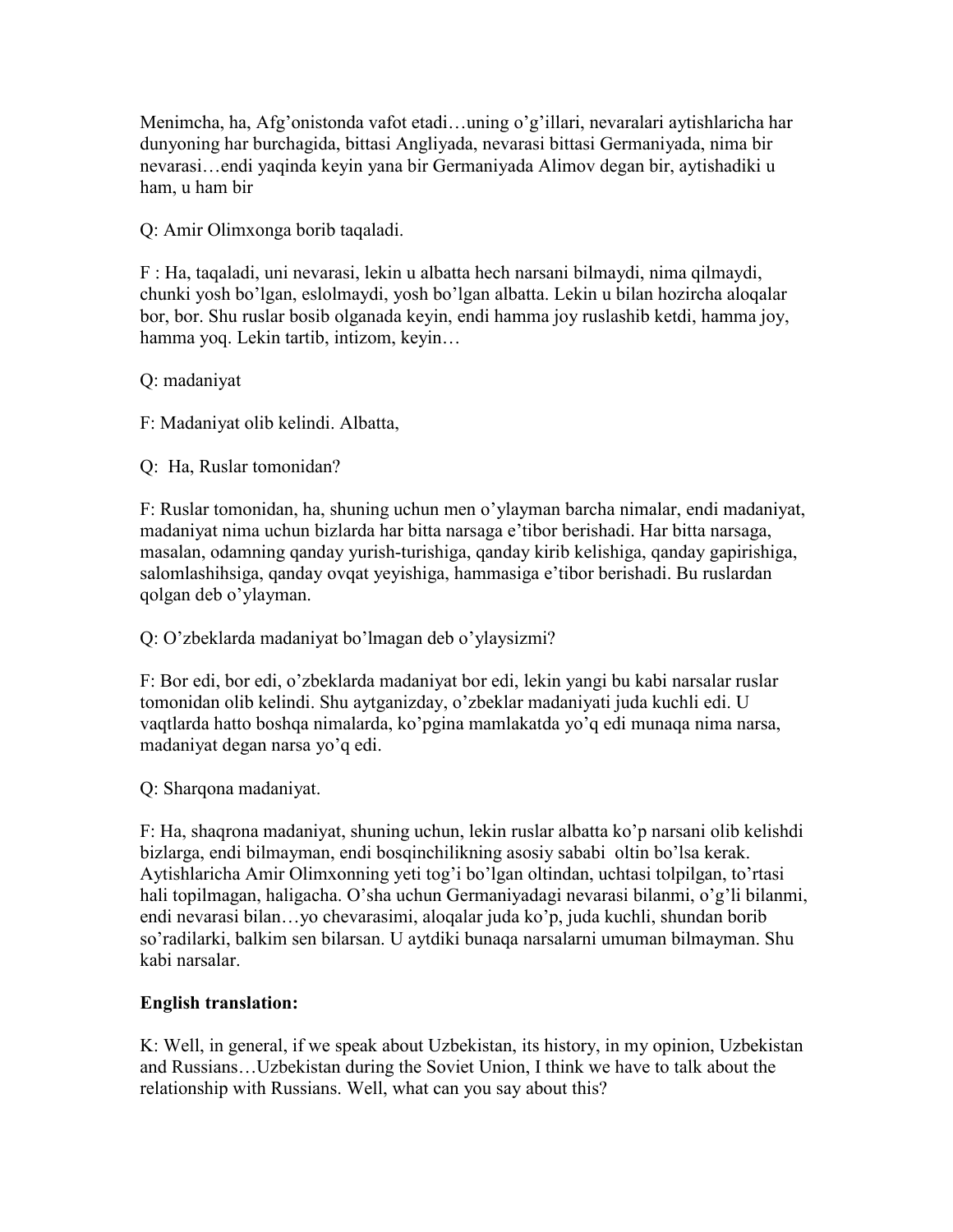F: Well, how did the Russians come? It was Emir Alimkhan. It goes back to Emir Alimkhan's period. It is the beginning of twentieth century, the beginning. Emir Alimkhan, was very rich…of course he was an emir, but he had a European world outlook. He studied in Saint Petersburg, Russia. There is his winter palace, summer palace; he used to bring ambassadors to his summer palace. Then there he had things he brought from Petersburg, a refrigerator, in Sitorai Mokhi Khossa, the…

K: European appliances.

F: Hmm, he brought appliances, different paintings. There he built a fireplace in each room…but Emir Alimkhan didn't pay attention to one thing…that Russia could invade him [his land]. So, besides, at that time Frunze... Frunze had a good relationship with Russia. Frunze…let's not go deep into the history, but as some people say, Russians deceived Frunze. Frunze came to reach truce with Emir, but before he was able to enter the Ark [Emir's palace], Russian troops came behind him. Russians intruded [into the country] and this happens around 1910 or 1915…maybe sometime around this.

### K: This period…

F: Yes, this period, you know it too, around this period, and Emir Alimkhan, and all the people of Bukhoro, they used to be called the Young Bukharians, get [got] surprised, they come [came] with planes, with that, just with an army, come [came] with an army.

### K: With troops.

F: Yes, with troops…the people of Bukhoro had never seen anything like this before. The Russians had everything all the nations had, for example, but the people of Bukhoro [had], old weapons, that, with gunpowder, the things with gunpowder...

### K: Modern weapons.

F: Yes, there was no, there was none of them [modern weapons]. That's why Russia easily conquered Bukhoro. Emir Alimkhan ran away to Afghanistan with his three thousand warriors, his three thousand men, there were ordinary people among them, and he died in Afghanistan. I think, yes, he dies in Afghanistan… as they say, his sons, grandchildren live in different parts of the world, one lives in England, one of the grandchildren lives in Germany, one of them…and recently in Germany there was another Alimov, they say he is also…

K: Related to Emir Alimkhan.

F: Yes, related, his grandson, but, he doesn't know anything, doesn't do [remember], because he was young, cannot remember. He was young, of course. But there are some contacts with him now. So after the Russians invaded, everything got russified, everywhere, every place…but the order, behavior, then…